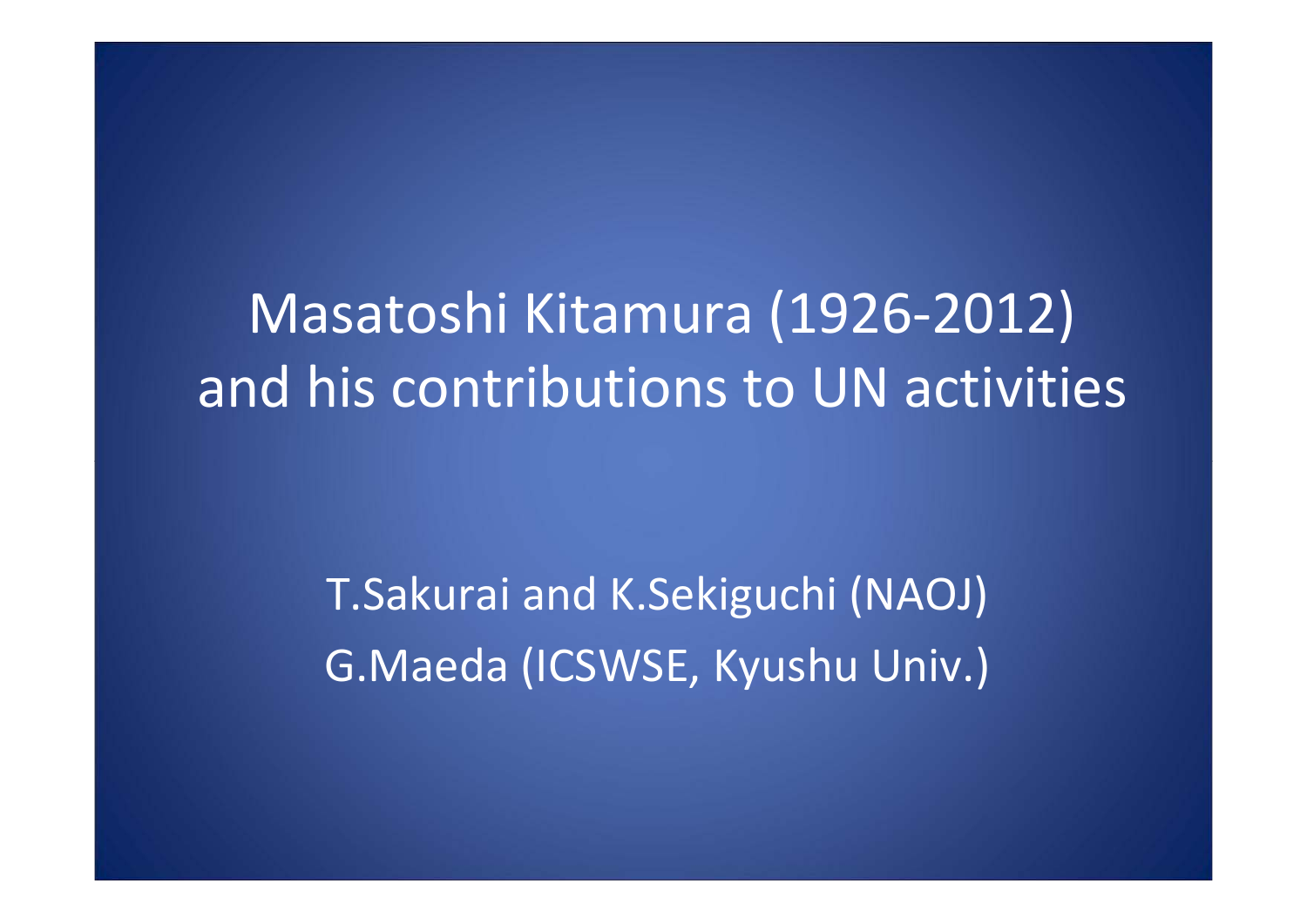## UNBSS 2007, Tokyo

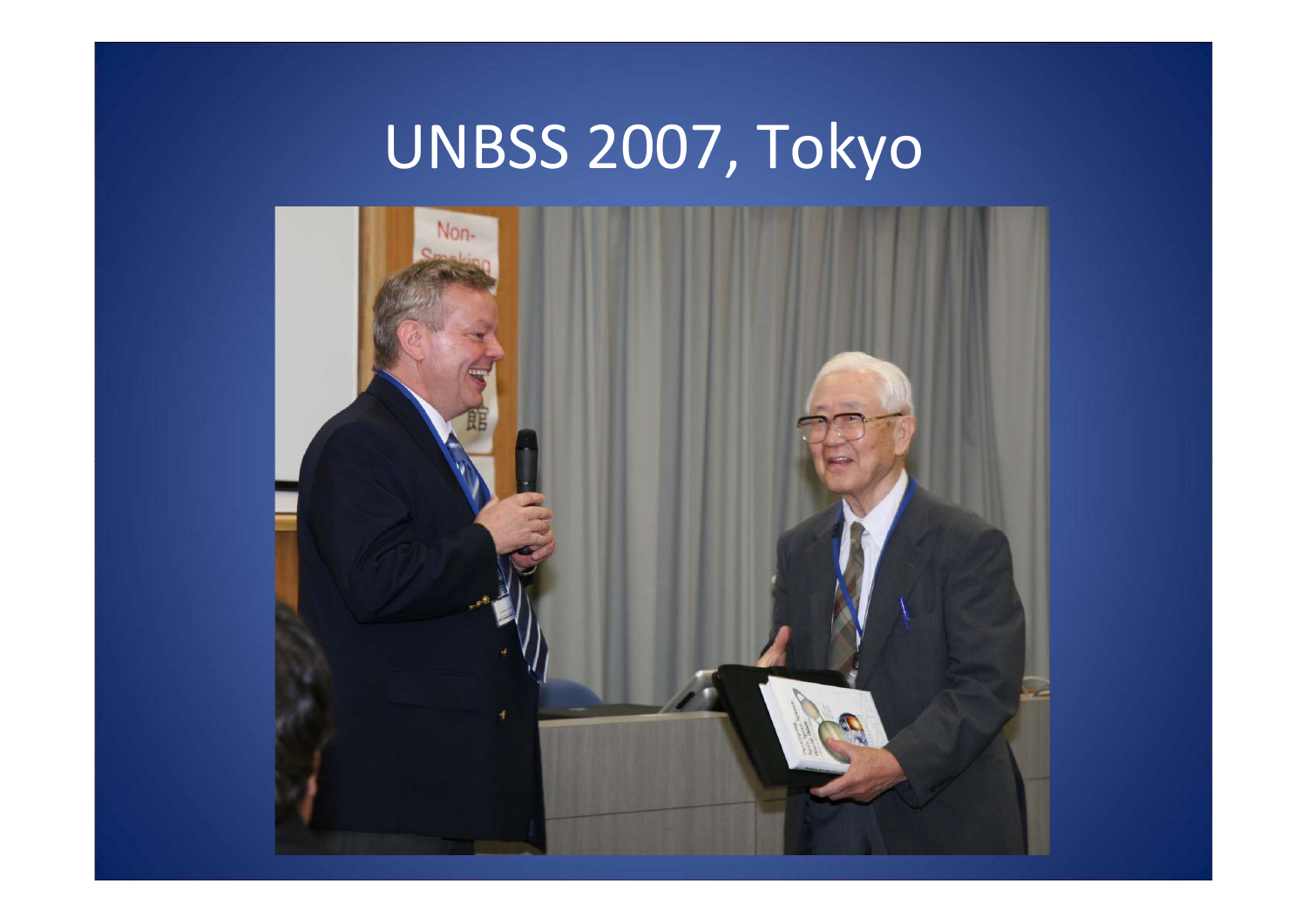- 1951: Graduated from Department of Astronomy, University of Tokyo Research Assistant, Tokyo Astronomical Observatory, U.Tokyo
- 1960‐1962, 1968‐1970: University of Manchester, in collaboration with Zdenĕk Kopal
- 1972: Professor
- 1986: Retirement, Professor Emeritus
- Research Field: close binary systems, in particular the analysis of their light curves
- Associate Editor of *Astrophysics and Space Science* (founded by Z.Kopal) from 1968 (Vol.1) to 2004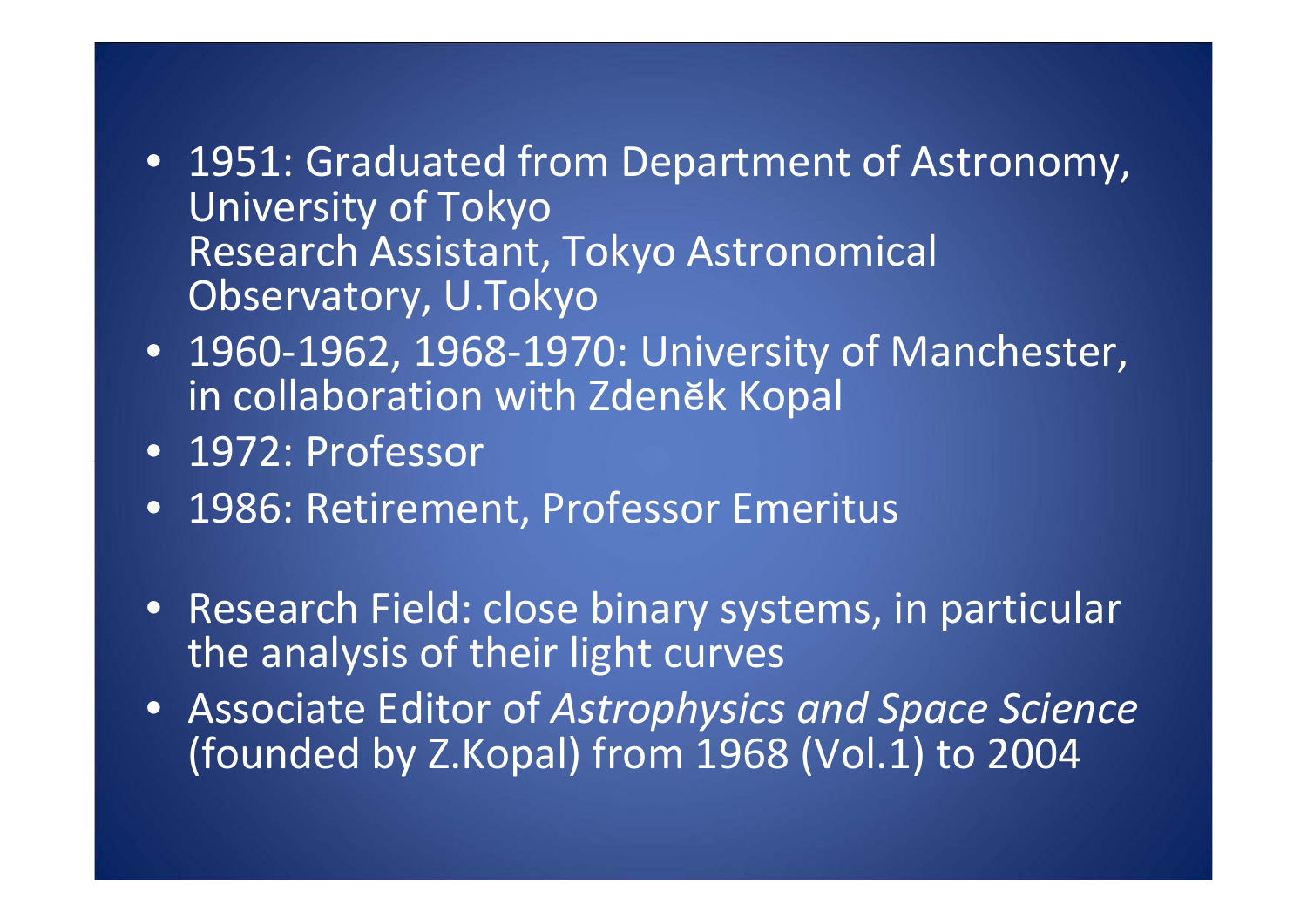## UN TRIPOD

**Telescope Facility** (Infrastructure) ODA of Japan

**Observing Program** (Research)

IAU, NAOJ, etc.

**Teaching Program** (Education)

**IAU**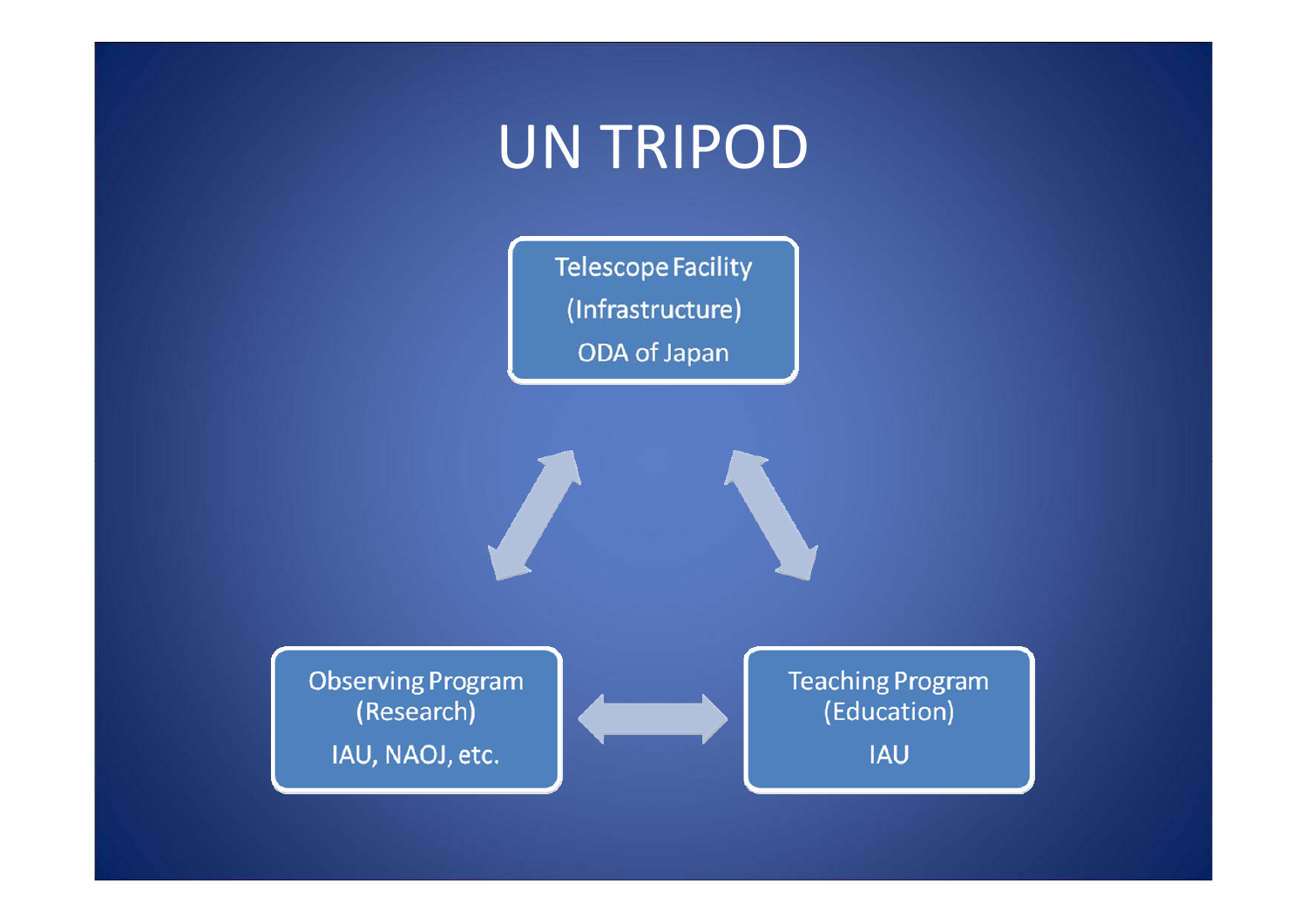## Telescopes and Accessories donated by the Japanese Government (ODA), assisted by Kitamura

| Year | Aperture | Facility/Location                                                   | Country         |
|------|----------|---------------------------------------------------------------------|-----------------|
| 1987 | 40 cm    | <b>Science Centre</b>                                               | Singapore       |
| 1988 | 45 cm    | Bosscha Observatory, Institute of<br>Technology, Bandung            | Indonesia       |
| 1989 | 45 cm    | Chulalongkorn University, Bangkok                                   | <b>Thailand</b> |
| 1995 | 45 cm    | Arthur C. Clarke Institute for Modern<br>Technologies, near Colombo | Sri Lanka       |
| 1999 | 45 cm    | <b>Asuncion National University</b>                                 | Paraguay        |
| 2000 | 45 cm    | PAGASA, Quenzon City, near Manila                                   | The Philippines |
| 2001 | 45 cm    | Cerro Calan Astronomical Observatory,<br>University of Chile        | <b>Chile</b>    |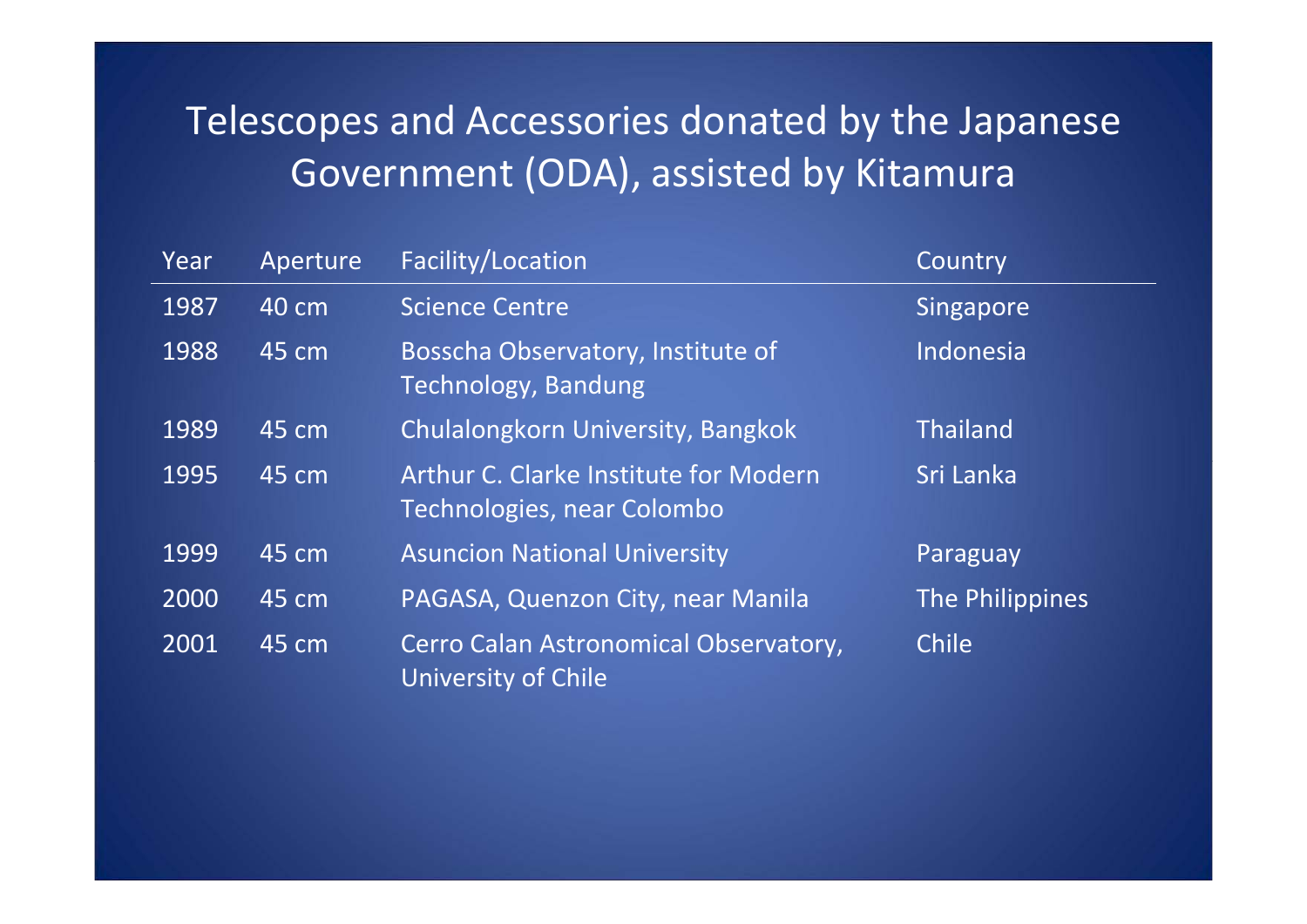

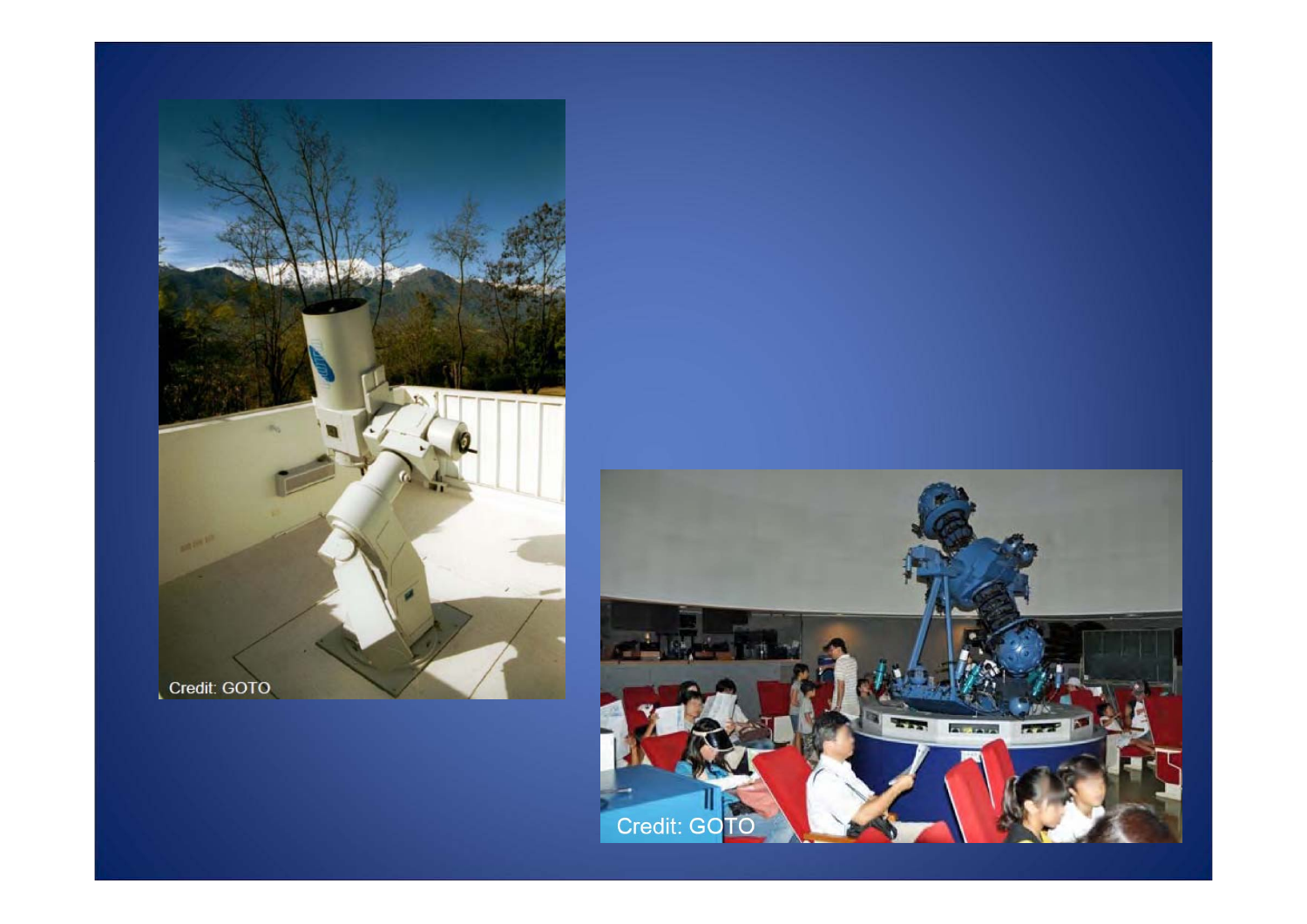## Planetarium Facilities donated by the Japanese Government (ODA), assisted by Kitamura

| year | Facility/Location                                                            | Country         |
|------|------------------------------------------------------------------------------|-----------------|
| 1986 | Pagoda Cultural Centre, Yangon                                               | <b>Myanmar</b>  |
| 1989 | Haya Cultural Centre, Amman                                                  | Jordan          |
| 1989 | Space Science Educational Centre, Kuala Lumpur                               | Malaysia        |
| 1990 | Auxiliary projectors for the planetarium, Manila                             | The Philippines |
| 1993 | <b>Burdwan University, West Bengal</b>                                       | India           |
| 1993 | Auxiliary projectors for the Planetario de la Ciudad, Buenos<br><b>Aires</b> | Argentina       |
| 1994 | Auxiliary projectors for the Planetario de la Ciudad,<br>Montevideo          | Uruguay         |
| 1998 | Ho-Chi Minh Memorial Culture Hall, Vinh City                                 | <b>Viet Nam</b> |
| 1998 | Auxiliary projectors for the planetarium, Bangkok                            | <b>Thailand</b> |
| 1998 | Auxiliary projectors for the planetarium                                     | Sri Lanka       |
| 1999 | Anna Science Centre, Chennai                                                 | India           |
|      |                                                                              |                 |